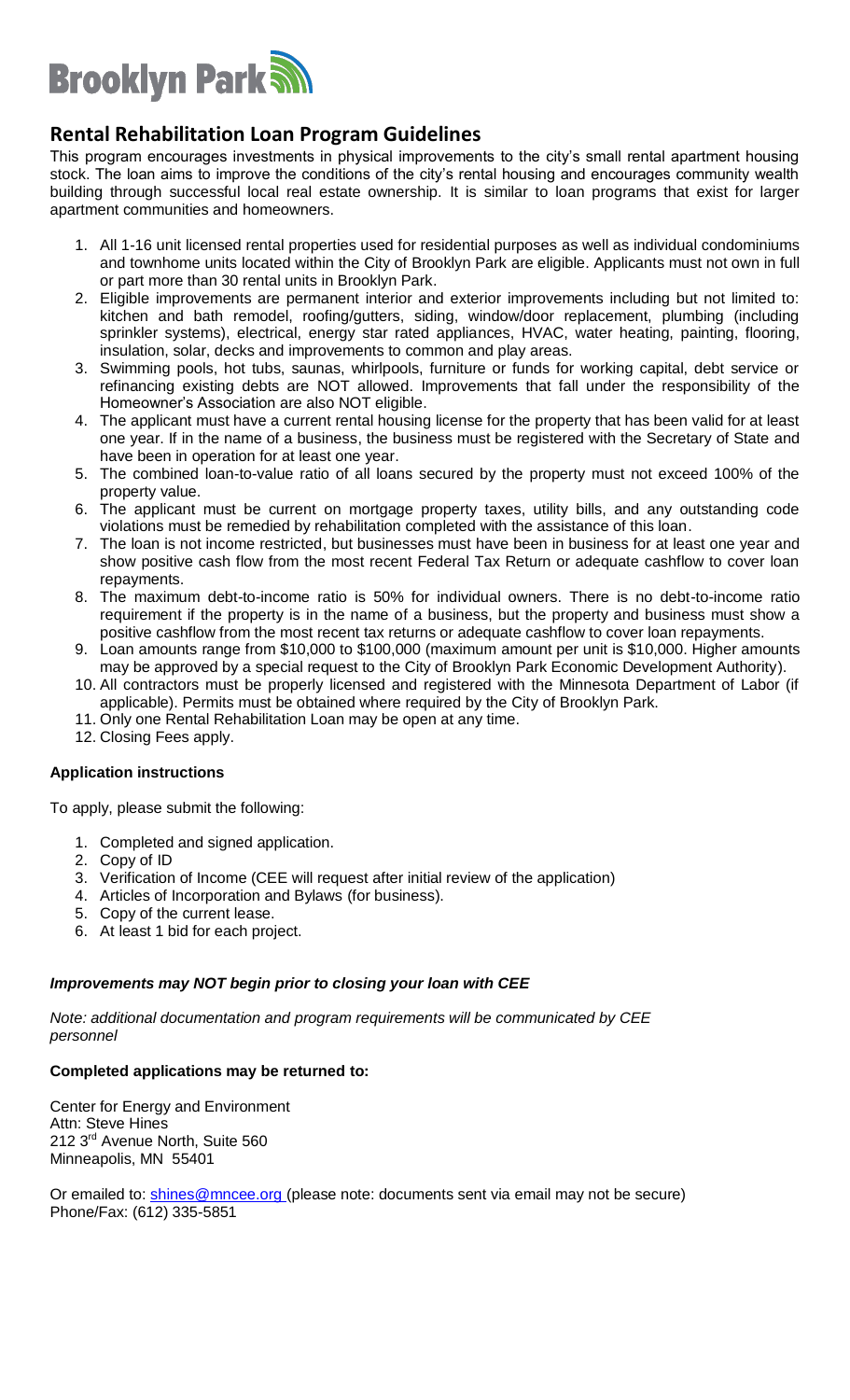# **Brooklyn Park Rental Rehabilitation Loan Application**

All sections must be complete in order to process the application.



 $\supset$  $\overline{\bigcap}$ Center for Energy and Environment

| <b>APPLICATION INFORMATION</b>                                                                                                                                                                                                                                                                                                      |                                         |                |  |  |  |  |  |  |
|-------------------------------------------------------------------------------------------------------------------------------------------------------------------------------------------------------------------------------------------------------------------------------------------------------------------------------------|-----------------------------------------|----------------|--|--|--|--|--|--|
| Loan amount requested                                                                                                                                                                                                                                                                                                               | How did you hear about this program?    |                |  |  |  |  |  |  |
| Legal business name                                                                                                                                                                                                                                                                                                                 | Tax ID or Social Security number        |                |  |  |  |  |  |  |
| Street address                                                                                                                                                                                                                                                                                                                      | Utility Company Name and account number |                |  |  |  |  |  |  |
| Zip<br>City<br>State                                                                                                                                                                                                                                                                                                                | Telephone number                        |                |  |  |  |  |  |  |
| Contact person                                                                                                                                                                                                                                                                                                                      | Title                                   |                |  |  |  |  |  |  |
| Email address                                                                                                                                                                                                                                                                                                                       | Fax number (optional)                   |                |  |  |  |  |  |  |
| Web address                                                                                                                                                                                                                                                                                                                         | Number of years in business             |                |  |  |  |  |  |  |
| Last year's net profit<br>Last year's gross revenue                                                                                                                                                                                                                                                                                 | Net worth                               |                |  |  |  |  |  |  |
| <b>TYPE OF BUSINESS</b><br>PARTNERSHIP<br>CORPORATION<br><b>OTHER</b><br>Sole proprietorship (DBA<br>General<br>$\Box$ S Corporation<br>$\Box$ Limited liability Partnership<br>$\Box$ C Corporation<br>$\Box$ Limited liability co.<br>$\Box$ Nonprofit Corporation<br>$\Box$ Government entity<br>Date Incorporated or organized: |                                         |                |  |  |  |  |  |  |
| <b>TYPE OF PROPERTY</b>                                                                                                                                                                                                                                                                                                             |                                         |                |  |  |  |  |  |  |
| $\Box$ Single family home<br>Duplex<br>u.<br>Triplex<br>u.<br>Fourplex<br>u.<br>Other residential (describe) ___________<br>⊔<br>Total number of units in portfolio<br>Number of units in subject property ______                                                                                                                   |                                         |                |  |  |  |  |  |  |
|                                                                                                                                                                                                                                                                                                                                     |                                         |                |  |  |  |  |  |  |
| PROJECT INFORMATION (attach copy of proposal/contract)<br>(1) Contractor name                                                                                                                                                                                                                                                       | Contact person                          | Equipment cost |  |  |  |  |  |  |
| Telephone number                                                                                                                                                                                                                                                                                                                    | Email address                           |                |  |  |  |  |  |  |
| (2) Contractor name                                                                                                                                                                                                                                                                                                                 | Contact person                          | Equipment cost |  |  |  |  |  |  |
| Telephone number                                                                                                                                                                                                                                                                                                                    | Email address                           |                |  |  |  |  |  |  |
| Description of the project, attach copy of bids or estimates                                                                                                                                                                                                                                                                        |                                         |                |  |  |  |  |  |  |
| Address of property where project is to be done. Include number of units on the property.                                                                                                                                                                                                                                           |                                         |                |  |  |  |  |  |  |
|                                                                                                                                                                                                                                                                                                                                     |                                         |                |  |  |  |  |  |  |
| Name, address and phone number of record owner of real estate where project will be done.<br>(if different than applicant)                                                                                                                                                                                                          |                                         |                |  |  |  |  |  |  |
| $\Box$ check here if same as applicant                                                                                                                                                                                                                                                                                              |                                         |                |  |  |  |  |  |  |
| <b>BANK REFERENCE</b>                                                                                                                                                                                                                                                                                                               |                                         |                |  |  |  |  |  |  |
| Note: Non-Profits, Government entities, churches and publicly traded companies do not need to complete this section<br>Bank name                                                                                                                                                                                                    | Email address                           |                |  |  |  |  |  |  |
| Contact person                                                                                                                                                                                                                                                                                                                      | Telephone number                        |                |  |  |  |  |  |  |